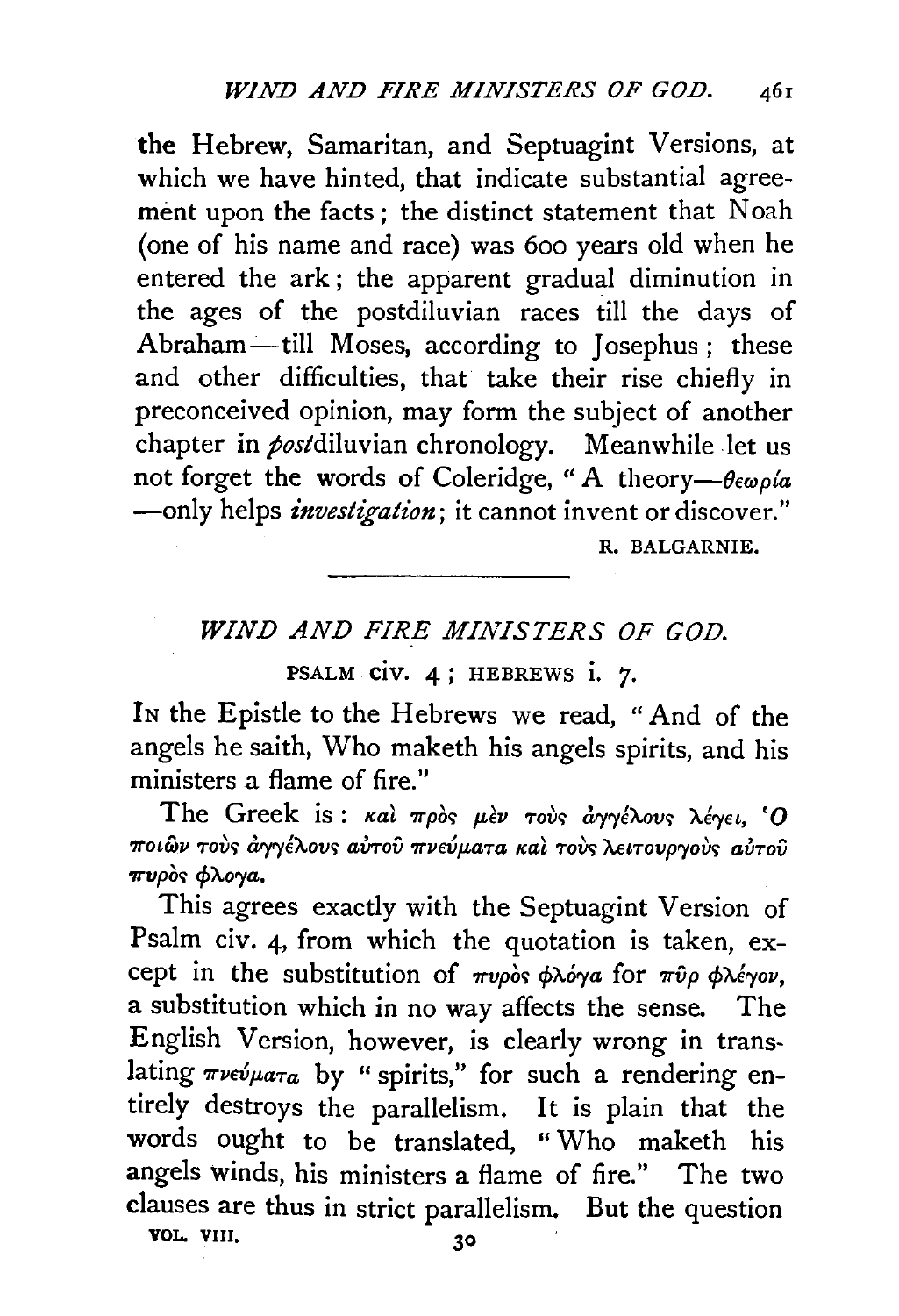still remains, What is meant by such an expression ? The text from the Psalm is quoted as a proof text, as one of those which support the writer's main argument in this section of his Epistle, viz., that the Christ as Son of God has a dignity higher than that of the angels. He places in sharp contrast those passages of the Old Testament in which God speaks of the Messiah as his Son, and those in which He speaks of the angels; arguing, that however great the angels may be in majesty and power, they yet hold a subordinate place in the administration of the world. The angels of God are called upon to do homage to his Son (Verse 6); they are servants employed by Him in his natural government of the universe (Verse 7), and in his special providence as exercised towards his children (Verse  $14$ ).

There can be no doubt of course as to the rendering of the Greek : the object and the predicate are clearly distinguished. The only question is as to the sense in which God- *makes* his angels winds, his ministers a flaming fire.

Some expositors have explained this as meaning that God's angels are the secret agents by whom all the various phenomena of the world exist ; that they are not merely employed on special missions and for particular purposes ; that what we see working around us are not blind forces of nature, but beings to whom natural objects are a veil concealing their operations. In the words of a devout and eloquent writer: " Every breath of air, and ray of light and heat, every beautiful prospect, is, as it were, the skirts of their garments, the waving of the robes of those whose faces see God in heaven." This view in fact assumes that the whole mechanism of the universe is ordinarily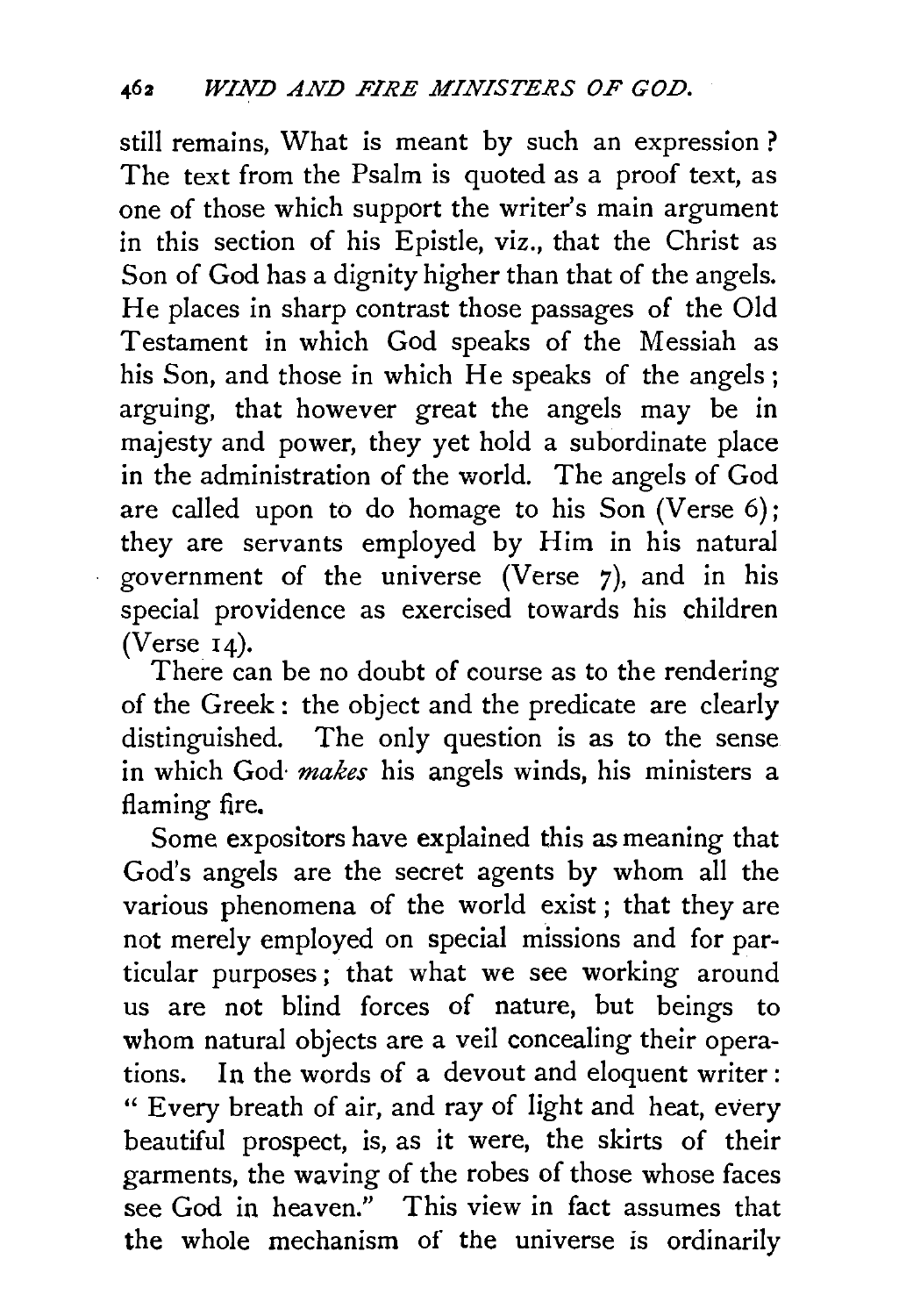carried on by the administration of angels. Such a view, however, implies a scheme of the universe which it is not very pleasant to contemplate ; and it goes beyond anything to be found in Scripture. We read no doubt much of angelic mediation.. We are told that the Law was given by the interposition of angels; that the Most High came to Sinai accompanied by "holy myriads" of these shining ones. Angels, according to the theology of the Book of Daniel, play a part in the political convulsions of empires. The little ones of Christ's kingdom,. according to our Lord's own words, are under the tutelary guardianship of these blessed spirits. In the passage immediately following that on which I am commenting, we read that they are sent forth for purposes of ministry (els *Stakovlav aroore*). *A.op.eva),* that in this world of sorrow and trial they "come to succour *us,* that succour want." In the imagery of the Apocalypse they are represented, not only as executing God's judgments upon earth, but as having the control of the elements. There are four angels who hold the four winds:<sup>1</sup> there is an angel that has power over the fire,<sup>2</sup> and an angel of the waters,3 and an angel "standing in the sun." 4 But without urging that the language of the Apocalyptic vision is symbolical, and not intended to be taken as a description of literal matter of fact, the offices here ascribed to angels have evident reference to their agency on special missions and extraordinary occasions. The same may be said of the singular addition to the narrative of the miraculous cure of the paralytic in the fifth Chapter of St. John's Gospel, where the healing virtue of the water of the pool of Bethesda is ascribed to the influence of an angel. The interpolation in that <sup>1</sup>Rev. Yii. I. • Ibid. xiv. IS, 3 Ibid. xvi. *5•* 4 Ibid. xix. I7·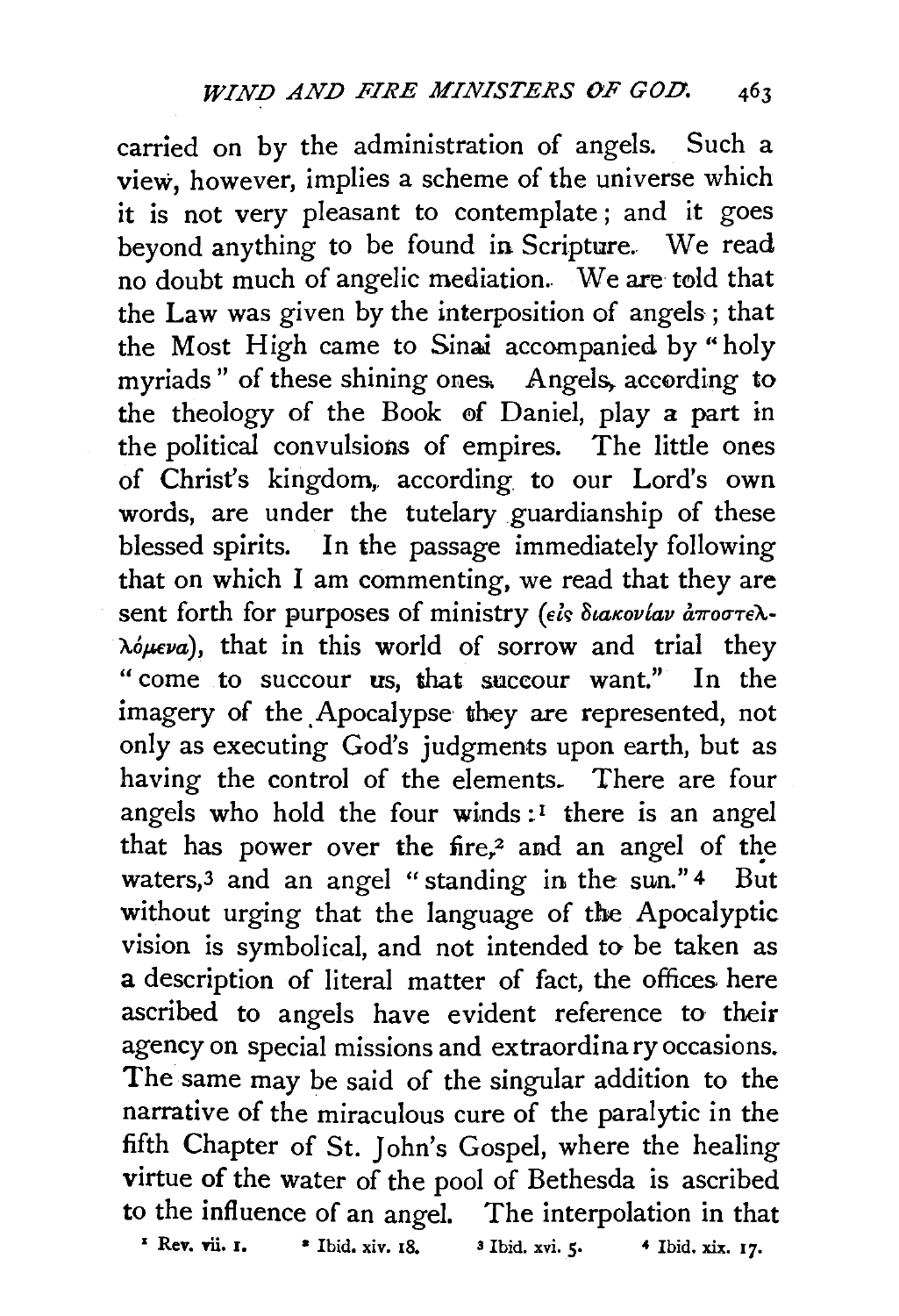passage shews that a doctrine of angelic agency was early prevalent in the Church, closely akin to that of which I am speaking; and the interpolation itself may be due, as Tholuck suggests, to a Palestinian reader who held the belief that the powers of nature were under the immediate control and disposition of angels.

The traditional Jewish view, without going so far as this, gives a more literal sense to the verb "maketh." "God," say the Rabbis, "is called the God of Sabaoth (or hosts), because He doeth with his angels whatsoever He will. When He willeth He maketh them sit (Judg. vi. 11), at other times He maketh them stand (lsa. vi. 2); sometimes He maketh them like women- (Zech. *v.* 9), sometimes like men (Gen. xviii. 2). At one time He maketh them winds, at another fire (Psa. civ. 4) ; *i.e.,* He makes them *assume the form* of winds or of fire." 1 This differs from the first interpretation in assigning special forms with special functions to the angels at the will of God, instead of regarding them as the ordinary instruments by whom the visible creation is sustained in its order.

 $(\beta)$  But it is quite possible to take the verse in a somewhat more extended signification, and one that does not pledge us to so definite a scheme of angelic ministration. It need mean nothing more than this, that God clothes His angels with the might, the swiftness, the all-pervading subtilty of wind and fire. Or, in other words, " God makes the angels as winds, his ministers as flaming fire." This is an interpretation unobjectionaple in itself, and not out of harmony with the general scope of the writer of the Epistle to the Hebrews, whose object here is to exalt the glory and

1 *Shemoth Rabbah,* § 25, fol. 23.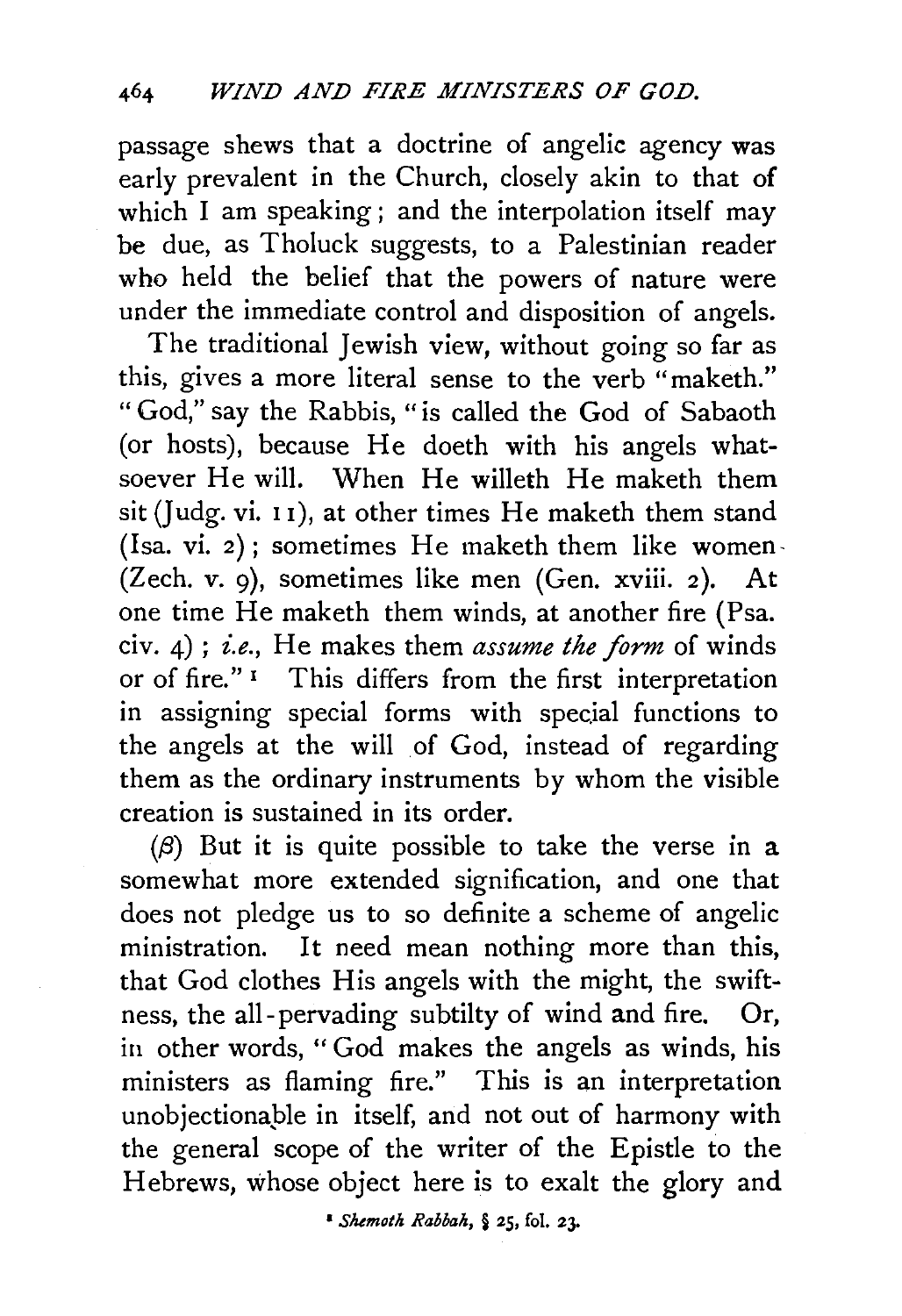power of the angels, only to show how far greater He is in glory and power who " hath by inheritance obtained a more excellent name than they."

But the next question we have to consider is, Do the LXX. give an accurate rendering of the original Hebrew? In my work on the Psalms I have hitherto felt myself bound to concede the substantial accuracy of their rendering on what appeared to me to be the grammatical requirements of the passage. But it was " only the irresistible compulsion of a grammatical necessity," to use Bishop Thirlwall's words, that drove me to adopt it; because, " however satisfactory in itself, it is quite foreign to the context. The Psalmist is evidently speaking of God's doings in the visible creation, not of the secret agency by which He accomplishes his ends." God has his palace in heaven, He makes the clouds his chariot, &c. (Verse  $3.$  "It was therefore very much to the purpose to say that wind and fire are his servants and do his pleasure ; but not at all to say that He has unseen servants who act as wind and fire." In the way, however, of this natural and obvious sense, there appeared to be two serious difficulties: first, the use of the plural predicate in the second member of the verse; and next, the inversion of order of object and predicate in both members of the verse. Let us examine these separately.

1. Itseems awkward to say, "Hemaketh the flaming fire his ministers." We ought to have either " flames of fire his ministers," or, "the flaming fire his minister;" both plural, or both singular. This difficulty, however, was partly obviated by Hupfeld's remark that the plural predicate here is an accommodation to the plural predicate "messengers" in the first member; partly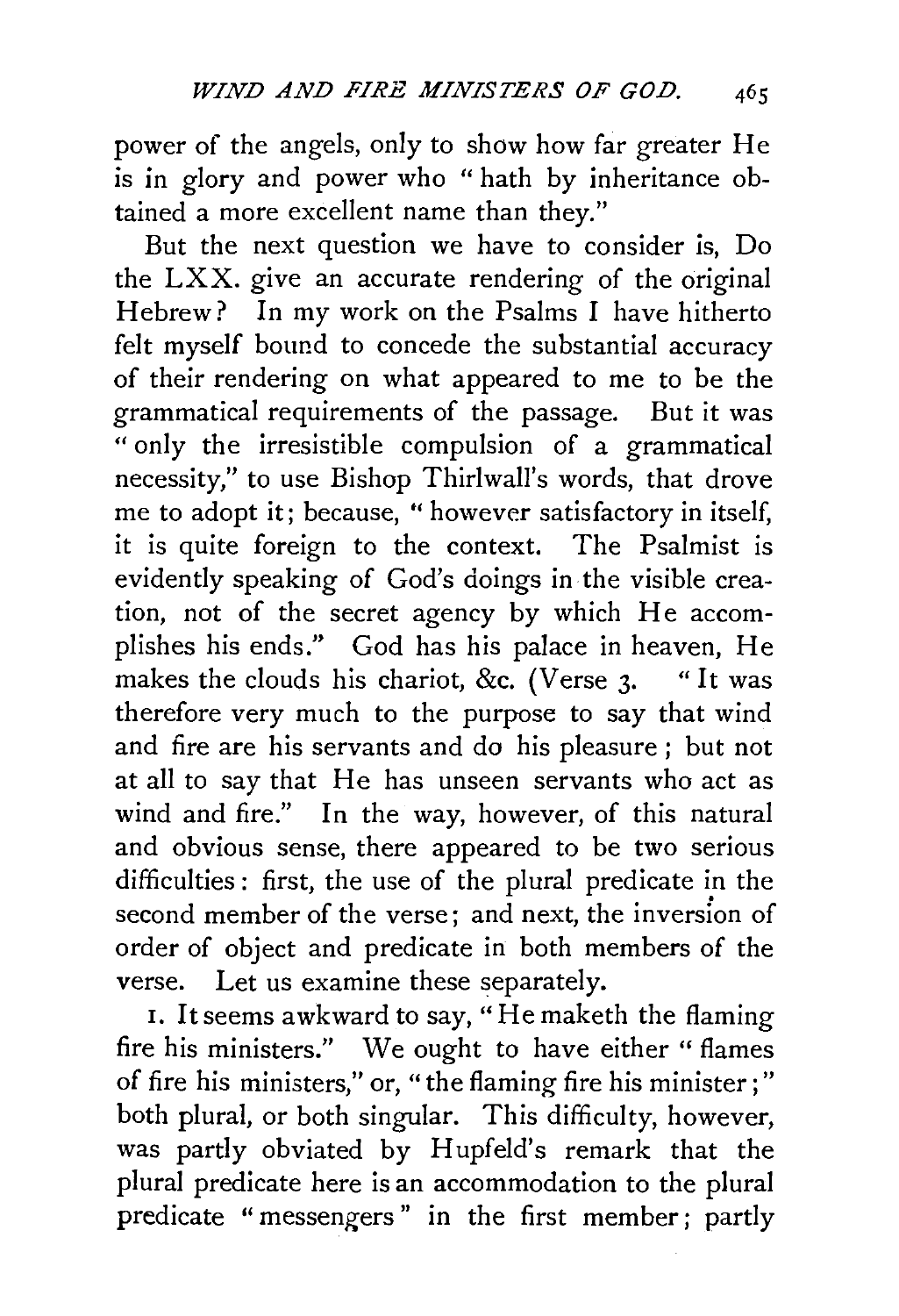also, as I think, by the consideration that as by the flaming fire the lightnings are meant, the subject itself is conceived of as plural. But further, there is an instance of an exactly parallel construction in Proverbs xvi.  $14$ —" The wrath of the king is messengers of death "-though this is obscured in the English Version by the introduction of the particle of comparison, " The wrath of the king is *as* messengers of death."

2. But the other, and much more serious difficulty, is the inversion of order of the object and predicate after the verb in both members of the verse. This appeared so serious a difficulty to so profound and critical a scholar as the late Bishop Thirlwall that, whilst he feltthat the context seemed to require the sense which such an inversion implied, he yet thought it "incredible that the language should have been left in such a state as to make it immaterial as to the sense whether you wrote. ' Who maketh the clouds his chariot,' or, 'Who maketh the chariot his douds;' and that the reader should have to infer the author's meaning, not from the order of his words, but from extrinsic considerations. I cannot help thinking," he adds, ''that more attention should have been paid to this question, and that it should have taken the precedence of every other." This question had, it is true, engaged the attention of Delitzsch, but the passages which he quoted in proof of the possibility of such an inversion of order were not to the point. I am, however, now able to establish by indisputable parallels that the rules of Hebrew syntax were in this respect not the same as those of most other languages. I can adduce two passages from the Prophet Isaiah (and a more careful and extended search would doubtless increase the number) as evidence that